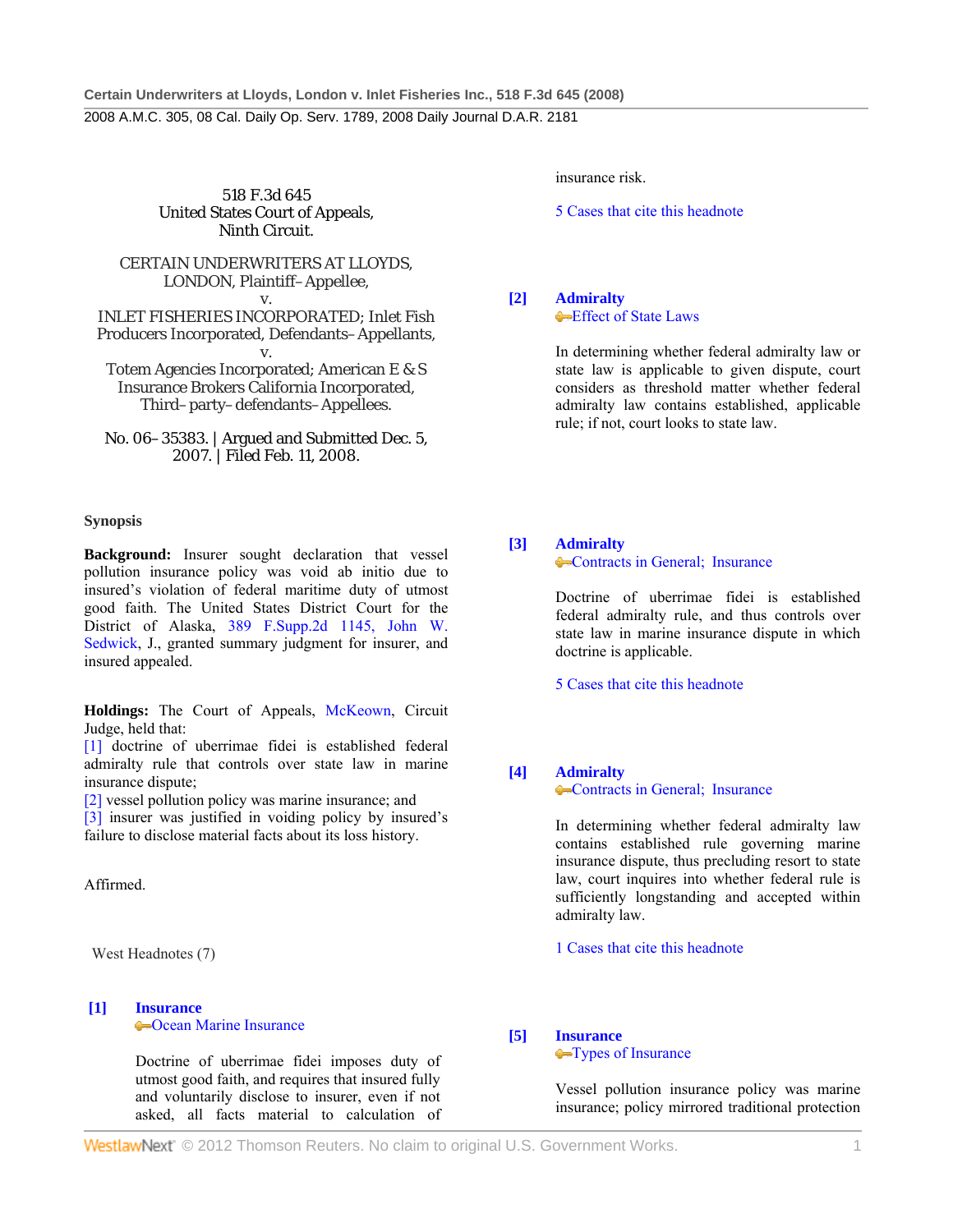and indemnity (P & I) insurance in general terms, i.e. covered vessel owner's liabilities to third parties for marine incidents, and was contract of indemnity triggered by event maritime in character.

# **[6] Insurance Command Marine Insurance**

 Under doctrine of uberrimae fidei, insurer may rescind insurance contract if it can show either intentional misrepresentation of fact, regardless of materiality, or nondisclosure of fact material to risk, regardless of intent.

### 6 Cases that cite this headnote

**[7] Insurance Command Marine Insurance Insurance** •Seaworthiness of Vessel **Insurance •Prior Insurance Claims or Losses Insurance** Application, Rejection or Cancellation

> Under doctrine of uberrimae fidei, insurer was justified in voiding vessel pollution insurance contract by insured's failure to disclose material facts about its loss history, including sinking of one vessel, oil spill from second vessel, fact of and reason for previous insurer's cancellation of coverage, "listing at dock" condition of third vessel shortly before policy application, and insured's financial troubles.

4 Cases that cite this headnote

### **Attorneys and Law Firms**

**\*646** John A. Treptow, Dorsey & Whitney LLP, Anchorage, AK, for the defendant-appellants.

Christopher W. Nicoll and Larry E. Altenbrun, Nicoll

Black & Feig PLLC, Seattle, WA, for the plaintiff-appellee.

Appeal from the United States District Court for the District of Alaska; John W. Sedwick, District Judge, Presiding. D.C. No. CV–04–00058–JWS.

Before: M. MARGARET McKEOWN and RICHARD R. CLIFTON, Circuit Judges, and WILLIAM W SCHWARZER,\* District Judge.

#### **Opinion**

McKEOWN, Circuit Judge:

This case involves the interplay between an ancient legal doctrine and contemporary vessel pollution insurance. Historically, all insurance policies were contracts *uberrimae fidei,* meaning that both parties were held to the highest standard of good faith in the transaction. The doctrine of *uberrimae fidei* was grounded both in morality and efficiency; insureds were considered morally obligated to disclose all information material to the risk the insurer was asked to shoulder, but such a principle was also an economic necessity where insurers had no reasonable means of obtaining this information efficiently, without the ubiquity of telephones, email, digital photography, and air travel. *See, e.g., Stecker v. Am. Home Fire Assurance Co.,* 299 N.Y. 1, 84 N.E.2d 797, 799 (1949) ("The reasons which brought into being the strict marine insurance law doctrine as to disclosures, go far back into the early days of marine insurance, when sailing ships in faraway seas were insured in London by underwriters who could get no information except from the shipowners."); *McLanahan v. Universal Ins. Co.,* 26 U.S. 170, 176, 1 Pet. 170, 7 L.Ed. 98 (1828) ("The contract of insurance, is one of mutual good faith; and the principles which govern it, are those of an enlightened moral policy."). Today, *uberrimae fidei* has been displaced in most insurance contexts. Nevertheless, the doctrine enjoys continuing vitality in the world of marine insurance.

Although maritime insurance has its roots in pre-Roman times, its modern incarnation can be traced to a sixteenth-century coffee shop. The mariners who gathered there became tired of individually shouldering the plethora of risks inherent in their trade, and decided to band together to share those risks. The coffee shop was owned by the eponymous Edward Lloyd. Out of the coffee shop conversation grew the development of the modern marine insurance market, with Lloyd's of London at its helm. THOMAS J. SCHOENBAUM,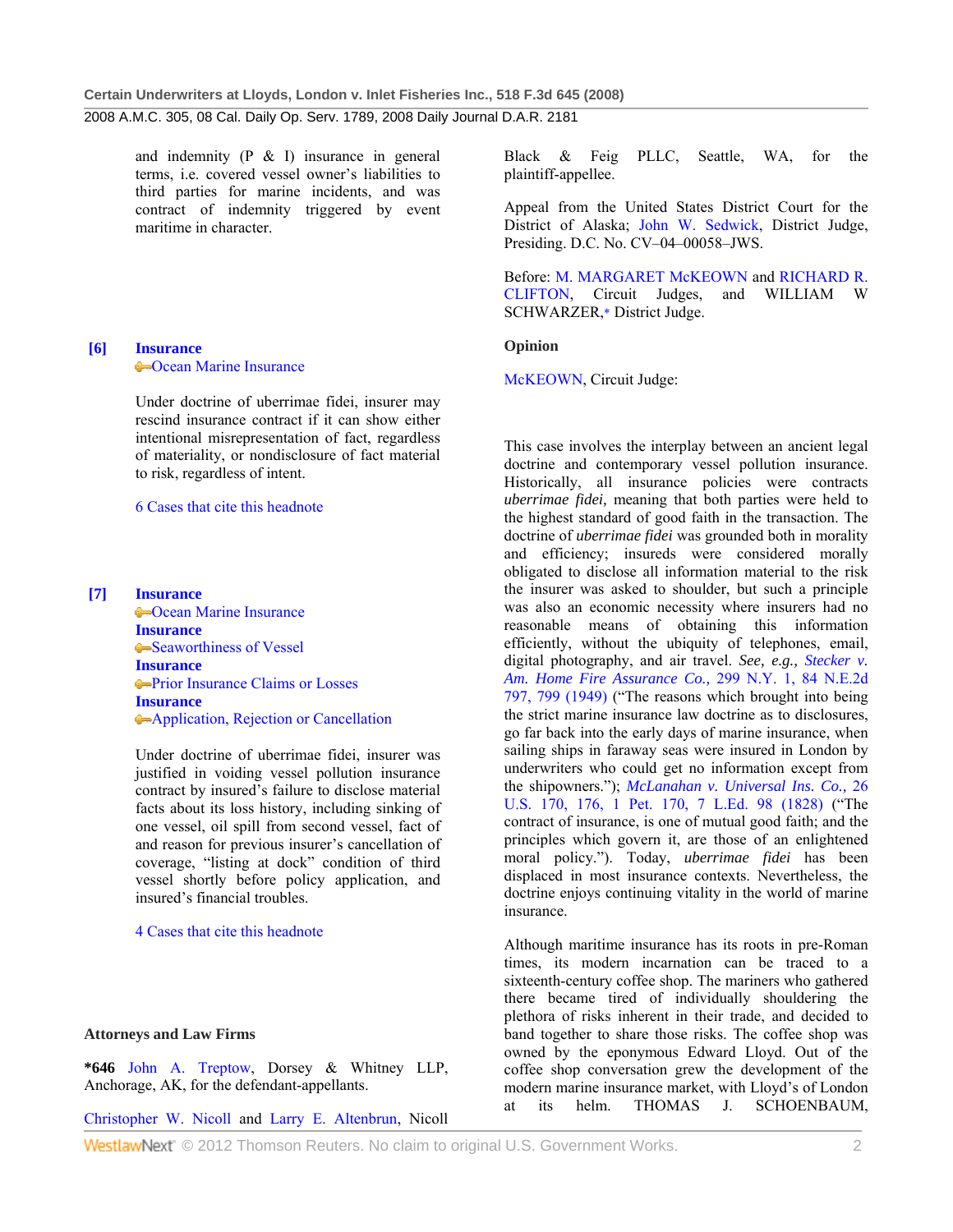ADMIRALTY AND MARITIME LAW § 17–1 (4th ed. 2004) (Hornbook Series) ("SCHOENBAUM").

**\*647** Lloyd's of London became a force not only in the traditional maritime insurance industry but also in emerging and specialized marine insurance markets. With the advent of significant environmental legislation in the 1970s, coupled with a number of high profile disasters involving oil tankers, liability of shipowners for environmental damages was expanded, culminating, at the federal level, with the Oil Pollution Act of 1990 ("the OPA"). SCHOENBAUM § 16-2. The "OPA increase[d] substantially both the regulation and pollution liabilities of entities engaged in the transportation and production of oil within the ... United States." *Id.* "[I]n part because of the enactment of the [OPA]," "[p]ollution insurance, which traditionally had been part of  $P \& I$  coverage, has emerged as a separate coverage in the United States." ADMIRALTY & MARITIME LAW 185, 187, Federal Judicial Center (2004). This stand-alone pollution coverage is often referred to as 'vessel pollution insurance,' and Lloyd's of London is currently the second-largest provider of such policies. The question we consider is whether the doctrine of *uberrimae fidei* applies to vessel pollution insurance policies covering statutory environmental liabilities. We answer that query in the affirmative, and affirm the district court's grant of summary judgment in favor of the Lloyds' underwriters.

# **BACKGROUND**

Inlet Fisheries, Inc. and Inlet Fish Producers, Inc. (together "Inlet") are Alaska-based fish buying and processing businesses, both owned by Vincent Goddard. Inlet owns a number of vessels, including the YUKON II, FORT YUKON, MAREN I, HARVESTER BARGE ("HB"), and the QANIRTUUQ PRINCESS ("QP").

The underwriters that are parties to this case are those syndicates at Lloyd's of London that agreed to underwrite a stand-alone pollution insurance policy issued to Inlet in August 2000.1 For convenience, we refer to both these underwriters and Lloyd's of London as simply "Lloyds."

In August of 2000, Water Quality Insurance Syndicate ("WQIS"), Inlet's then-provider of stand-alone vessel pollution insurance, sent notice that it was cancelling Inlet's policy. The stated and most immediate reasons for the cancellation were Inlet's failures to conduct a survey of its vessels as requested by WQIS and to pay its premiums. WQIS's request for a survey arose after the MAREN I, a vessel owned by Inlet and insured by WQIS, hit a sandbar in Steamboat Slough in Alaska and sank, with 3000 gallons of diesel oil on board. The same vessel had been involved in a "pollution incident" the week before, and the QP, another vessel owned by Inlet, was at the time reportedly listing at the city dock "with the potential of turning turtle."

The day after WQIS sent notice of the cancellation, another of Inlet's vessels, the HB, spilled approximately 55 gallons of oil at the city pier in Bethel, Alaska. Because that oil came originally from the MAREN I, Inlet included the cost of cleaning up this spill in its claim to WQIS for the sinking of the MAREN I.

After receiving WQIS's notice of cancellation, but before its effective date, Inlet, through its broker, sought vessel pollution insurance from Lloyds for the FORT YUKON, YUKON II, HB, and QP. The information **\*648** Inlet provided on this application forms the basis of the current dispute. In the space calling for Inlet's current pollution insurance carrier, Inlet put "Water Quality Ins. Syndicate." In response to a request for "pollution loss history," Inlet wrote "None." Inlet did not supply, and the application did not request, information about the condition of Inlet's vessels, Inlet's financial status, or the fact of, or reason for, WQIS's cancellation of Inlet's previous policy.

In August 2002, one of Inlet's vessels, the QP, spilled oil and pollutants when it sank in Steamboat Slough, near Bethel, Alaska. After salvage attempts were unsuccessful, the vessel was eventually towed out to sea and scuttled. Inlet made a claim to Lloyds under its vessel pollution policy, at which point Lloyds commenced an investigation into both that incident and Inlet generally.

Upon learning additional information about Inlet, including its failure to disclose the MAREN I and HB incidents, the poor condition of its vessels, and its pending bankruptcy, and after Inlet refused to cooperate with Lloyds' investigation, Lloyds filed suit seeking a declaratory judgment that it had the right to void the policy *ab initio* under the doctrine of *uberrimae fidei.* Inlet counterclaimed and argued that Alaska state law, rather than federal maritime law, applied, and that Lloyds never asked for the allegedly material information. On cross-motions for summary judgment, the district court granted Lloyds' motion, and ruled that *uberrimae fidei* applied and that Lloyds was entitled to void the policy.

# **ANALYSIS**

**[1]** The doctrine of *uberrimae fidei* imposes a duty of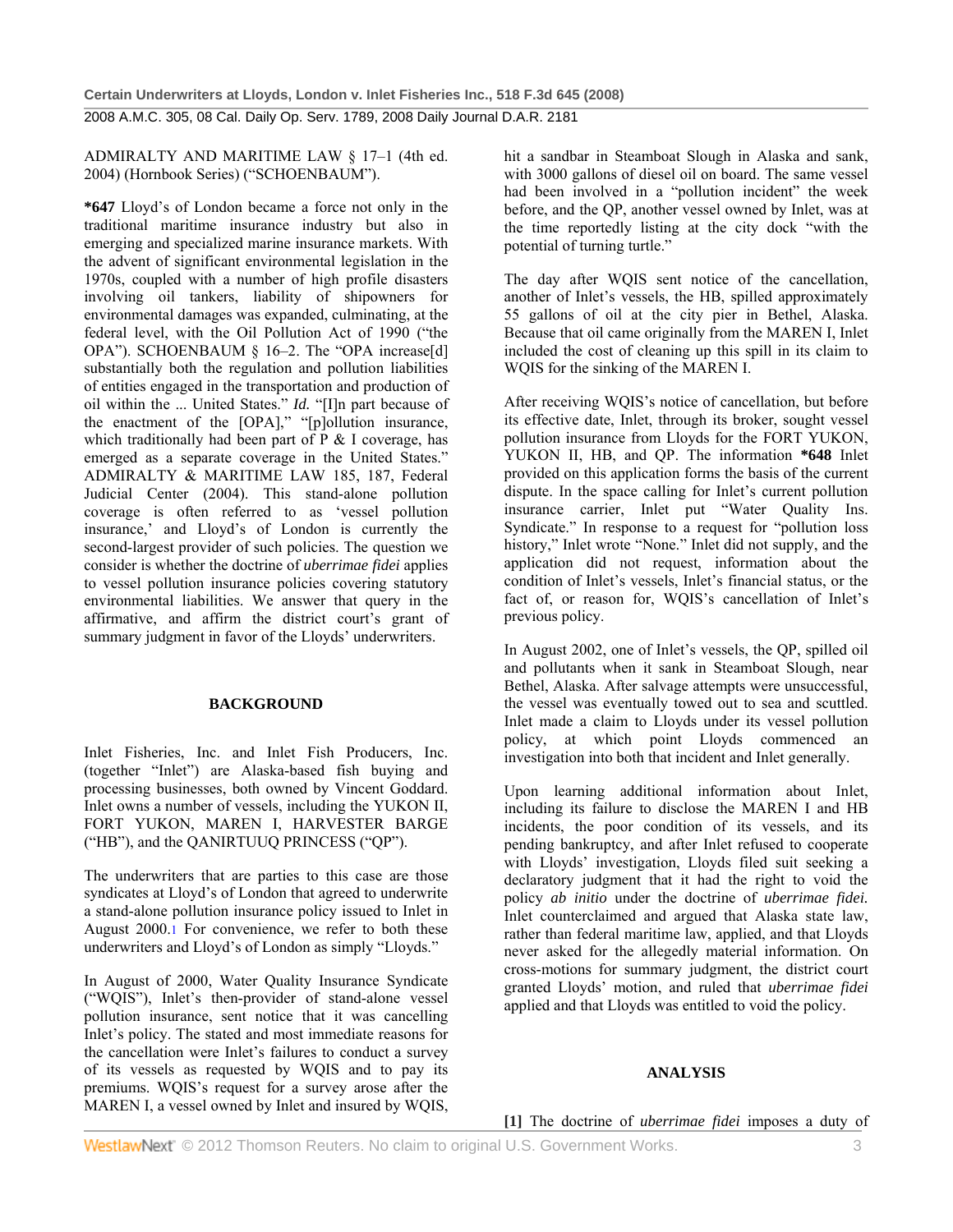utmost good faith, SCHOENBAUM § 17–14, and "requires that an insured fully and voluntarily disclose to the insurer all facts material to a calculation of the insurance risk." *HIH Marine Servs., Inc. v. Fraser,* 211 F.3d 1359, 1362 (11th Cir.2000). Whether the doctrine applies here is particularly important, because Lloyds claims that Inlet failed to disclose material information, and Inlet argues that Lloyds never asked for the information it now regards as material. Under *uberrimae fidei,* however, Inlet would have been obligated to disclose all material information, regardless of a request by Lloyds. SCHOENBAUM § 17–14.

The application of the doctrine can have dramatic consequences. For example, in *Cohen, Friedlander & Martin Co. v. Massachusetts Mutual Life Insurance Co.,* 166 F.2d 63 (6th Cir.1948), the court held a life insurance policy void under the doctrine of *uberrimae fidei* because the insured failed to disclose two heart attacks that occurred between the date of his application and the effective date of the policy. *Id.* at 66. The court reasoned that even though the representations in the application were correct when it was submitted, *uberrimae fidei* required the insured to disclose any material facts of which he became aware before the policy became effective. *Id.*

Similarly, in the maritime context, the Fifth Circuit invalidated an insurance policy under *uberrimae fidei* for the insured's failure to disclose the poor condition of his boat. *Gulfstream Cargo, Ltd. v. Reliance Ins. Co.,* 409 F.2d 974, 983 (5th Cir.1969). There, the insured notified the insurance company that his boat was undergoing repairs, but failed to disclose the full extent of the problems with the vessel. *Id.* at 978. In fact, the boat was literally falling apart. *Id.* The shipowner argued he had given the company sufficient notice of the repairs and that it could have inquired about their extent, had it found that fact material. *Id.* at 981–82. The court disagreed, reasoning that while the insurance **\*649** company was aware that repairs were taking place, it had no reason to expect the vessel was unseaworthy. *Id.* at 982. Under *uberrimae fidei,* the court held the insured was required to advise the insurance company of this material information. *Id.*

Marine insurance has always occupied a unique place in the legal universe, straddling federal and state regulatory jurisdiction. *See Red Cross Line v. Atl. Fruit Co.,* 264 U.S. 109, 124–25, 44 S.Ct. 274, 68 L.Ed. 582 (1924) (holding that states can regulate maritime insurance provided the regulations do not "conflict with any essential feature of the general maritime law"). It was not until 1870 that the Supreme Court even recognized marine insurance contracts as within the federal courts' maritime jurisdiction. *See New Eng. Mut. Marine Ins. v. Dunham,* 78 U.S. 1, 11 Wall. 1, 20 L.Ed. 90 (1870); *see* 

*also Md. Cas. Co. v. Cushing,* 347 U.S. 409, 430, 74 S.Ct. 608, 98 L.Ed. 806 (1954) (Black, J., dissenting). In the years between *Dunham* and the Court's watershed decision in 1955 in *Wilburn Boat,* both states and the federal government, through statutes and judicial decisions, regulated marine insurance, with state laws yielding to federal laws whenever they were deemed to "enter an area of maritime jurisdiction withdrawn from the States [.]" *Cushing,* 347 U.S. at 413, 74 S.Ct. 608.

In *Wilburn Boat,* the Supreme Court signaled a major shift in the approach to marine insurance cases. *Wilburn Boat Co. v. Fireman's Fund Ins. Co.,* 348 U.S. 310, 75 S.Ct. 368, 99 L.Ed. 337 (1955). Before *Wilburn Boat,* we would have simply looked to our admiralty precedent; absent a clear rule, the Supreme Court directed us to look to English law, because of "special reasons for keeping in harmony with the marine insurance laws of England, the great field of this business." *Queen Ins. Co. of Am. v. Globe & Rutgers Fire Ins. Co.,* 263 U.S. 487, 493, 44 S.Ct. 175, 68 L.Ed. 402 (1924); *Gen. Ins. Co. of Am. v. Link,* 173 F.2d 955, 956 (9th Cir.1949); SCHOENBAUM § 17–6. Following *Wilburn Boat,* if extant federal admiralty law does not contain an applicable rule, courts are instructed to look to state law, rather than fashioning a new federal admiralty rule or adopting one from British law. Thus, the Supreme Court acknowledged the leading role of states in governing insurance policies, including marine insurance policies.

*Wilburn Boat* arose when fire consumed a small houseboat used for commercial carriage of passengers on Lake Texoma, an artificial inland lake between Texas and Oklahoma. *Wilburn Boat,* 348 U.S. at 311, 75 S.Ct. 368. The insurer of the boat refused to pay for the damage, because title to the boat had been transferred without the insurer's permission, contrary to a provision of the policy. The insured argued that Texas state law should apply, which would void the policy only if the breach contributed to the loss. *Id.* at 311–12, 75 S.Ct. 368. The Supreme Court agreed with the insured, reasoning that, while state law cannot override federal statutory or common law admiralty rules, in the absence of an established federal maritime rule, state law controls. Because the only case establishing the rule championed by the insurance company did not involve marine insurance and pre-dated *Erie Railroad Co. v. Tompkins,* 304 U.S. 64, 58 S.Ct. 817, 82 L.Ed. 1188 (1938), the rule could not be considered an established part of federal admiralty law. *Id.* at 314–16, 75 S.Ct. 368.

**[2]** The Supreme Court reiterated that courts should look first to federal admiralty law: "*Wilburn Boat* does not change the initial inquiry of the courts in interpreting a policy of marine insurance to **\*650** determine whether there is an established federal maritime law rule."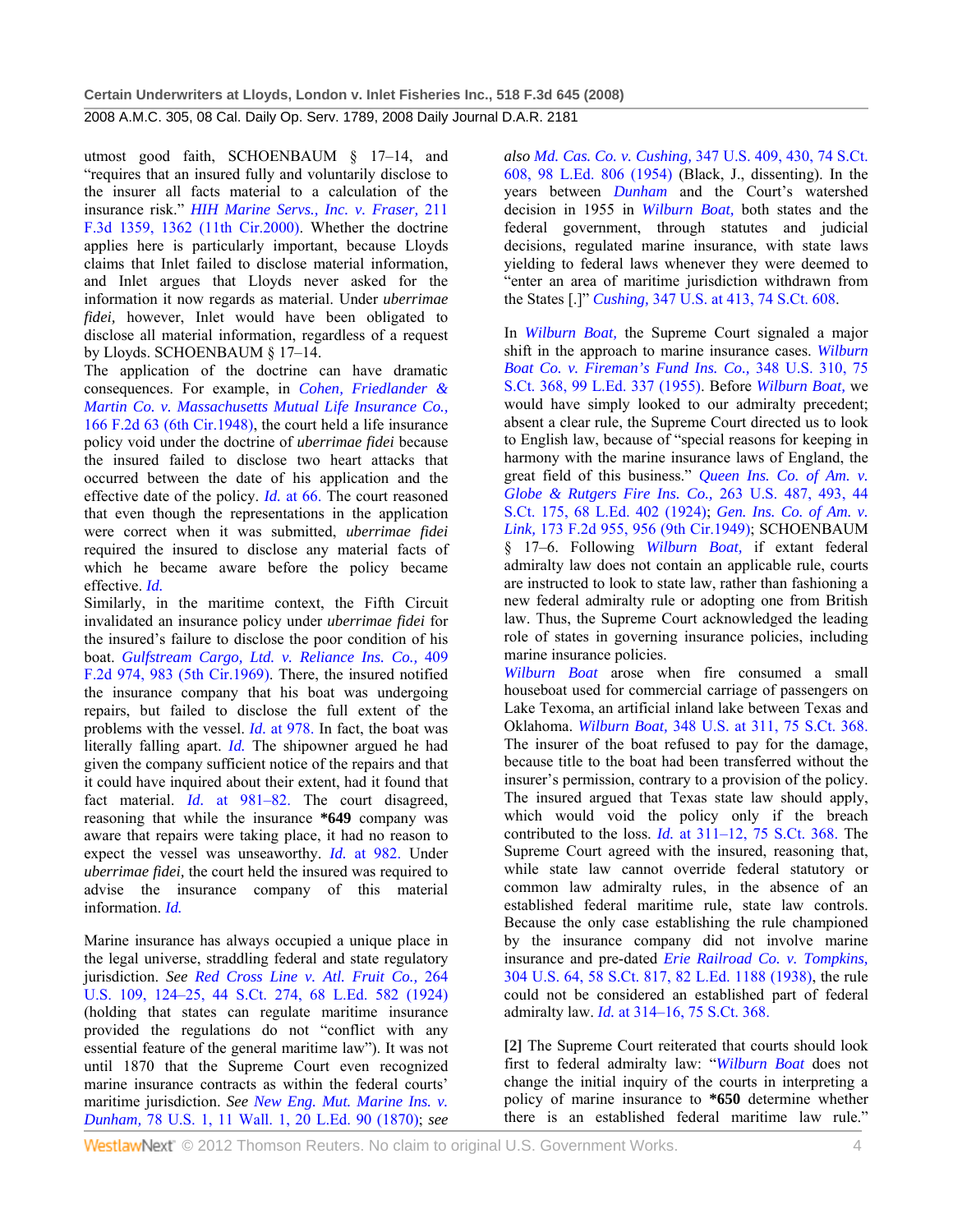SCHOENBAUM § 17–6. Accordingly, in determining whether federal admiralty law or Alaska state law is applicable to the current dispute, we consider as a threshold matter whether federal admiralty law contains an established, applicable rule.

It is tempting to look to state law to see if, in the end, the outcome of the case turns on which law is chosen. For instance, here, each party has argued that it should prevail, whether federal maritime law or Alaska state law applies. We are reluctant, however, to construe Alaska state law unnecessarily where Alaska's own courts are much better suited to the task. Just as significantly, *Wilburn Boat* directs us to look to federal law first, as does precedent in our circuit. *Wilburn Boat,* 348 U.S. at 314, 75 S.Ct. 368; *Bohemia, Inc. v. Home Ins. Co.,* 725 F.2d 506, 509–10 (9th Cir.1984). Finally, such an approach perpetuates uncertainty within our circuit about whether federal or state law applies. *See* Mitchell J. Popham & Chau Vo, *Misrepresentation and Concealment in Marine Insurance Contracts: An Analysis of Federal and State Law within the Ninth Circuit,* 11 U.S.F. MAR. L.J. 99, 124 (1998–1999) ("Popham"). Accordingly, we first examine federal admiralty law.

# **I. THE ENTRENCHMENT OF** *UBERRIMAE FIDEI*

In looking to federal law, we ask whether *uberrimae fidei* is "a judicially established federal admiralty rule governing [this policy]." *Wilburn Boat,* 348 U.S. at 314, 75 S.Ct. 368. Inlet argues both that *uberrimae fidei* is not an established admiralty rule, and that even if it were, it does not apply to this vessel pollution issuance policy. We disagree on both counts.

# **A.** *UBERRIMAE FIDEI* **AS AN ESTABLISHED FEDERAL ADMIRALTY RULE**

**[3] [4]** *Wilburn Boat* itself provides limited direction on how we are to determine whether a rule is "judicially established." In *Bohemia,* we fleshed out our approach, explaining that "state law will control the interpretation of a marine insurance policy only in the absence of a federal statute, a judicially fashioned admiralty rule, or a need for uniformity in admiralty practice." 725 F.2d at 510. In the Ninth Circuit, we require that the rule be sufficiently longstanding and accepted within admiralty law that it can be said to be "established." Putting a slightly different spin on *Wilburn Boat,* the Fifth Circuit requires an admiralty rule be "entrenched federal precedent." *See Albany Ins. Co. v. Anh Thi Kieu,* 927 F.2d 882, 886 (5th Cir.1991). Under either gloss, however, we have little doubt that the application of *uberrimae fidei* to marine

insurance fits the bill.

*Uberrimae fidei* was first recognized in 1766 by Lord Mansfield, and was codified in English law in 1906. SCHOENBAUM § 17–14, n. 1; English Mar. Ins. Act 1906. Writing for the Court, Justice Story incorporated the rule into American maritime insurance law in 1828: "The contract of insurance, is one of mutual good faith; and the principles which govern it, are those of an enlightened moral policy. The underwriter must be presumed to act upon the belief, that the party procuring insurance, is not, at the time, in possession of any fact material to the risk, which he does not disclose." *McLanahan,* 26 U.S. at 176. The roots of the *uberrimae fidei* doctrine, then, are deeply embedded in American law, having had almost 200 years to take hold.

Not only is *uberrimae fidei* longstanding, but at the time *Wilburn Boat* was decided, few maritime insurance doctrines were more uniformly accepted in admiralty law. *Wilburn Boat* did nothing to change the standing of this doctrine. Notably, the **\*651** Supreme Court in *Wilburn Boat* expressed a reluctance for federal courts to fashion *new* admiralty rules, not a desire to do away with existing ones.

Following *Wilburn Boat,* we have never directly addressed whether *uberrimae fidei* or state insurance law applies in marine insurance cases. Nonetheless, we have repeatedly acknowledged *uberrimae fidei* as part of admiralty law. *See, e.g., Sentry Select Ins. Co. v. Royal Ins. Co. of Am.,* 481 F.3d 1208, 1220 (9th Cir.2007) ("Because admiralty jurisdiction does not extend to [this case] .... we do not apply the federal maritime doctrine of *uberrimae fidei.*"); *Cigna Prop. & Cas. Ins. Co. v. Polaris Pictures Corp.,* 159 F.3d 412, 420, n. 3 (9th Cir.1998) ("*[U]berrimae fidei* exists under both California insurance law, and federal admiralty law.") (internal citation omitted). Indeed, because *uberrimae fidei* has been incorporated into the laws of several of the states within this circuit, whether to apply federal or state law often makes no difference. For example, as noted in *Cigna Property,* California has codified the doctrine. *See Cigna Prop.,* 159 F.3d at 420, n. 3. Oregon and Alaska also have enacted provisions exempting most traditional marine insurance from their statutes governing standards for other types of insurance. *See* OR. REV. STAT. § 742.001; ALASKA STAT. § 21.42.010.

Other circuits have noted the continuing vitality of *uberrimae fidei* following *Wilburn Boat.*2 For example, the Second Circuit has repeatedly applied the doctrine. In *Ingersoll Milling Machine Co. v. M/V Bodena,* 829 F.2d 293 (2d Cir.1987), the court considered whether an insurance policy was voidable under *uberrimae fidei*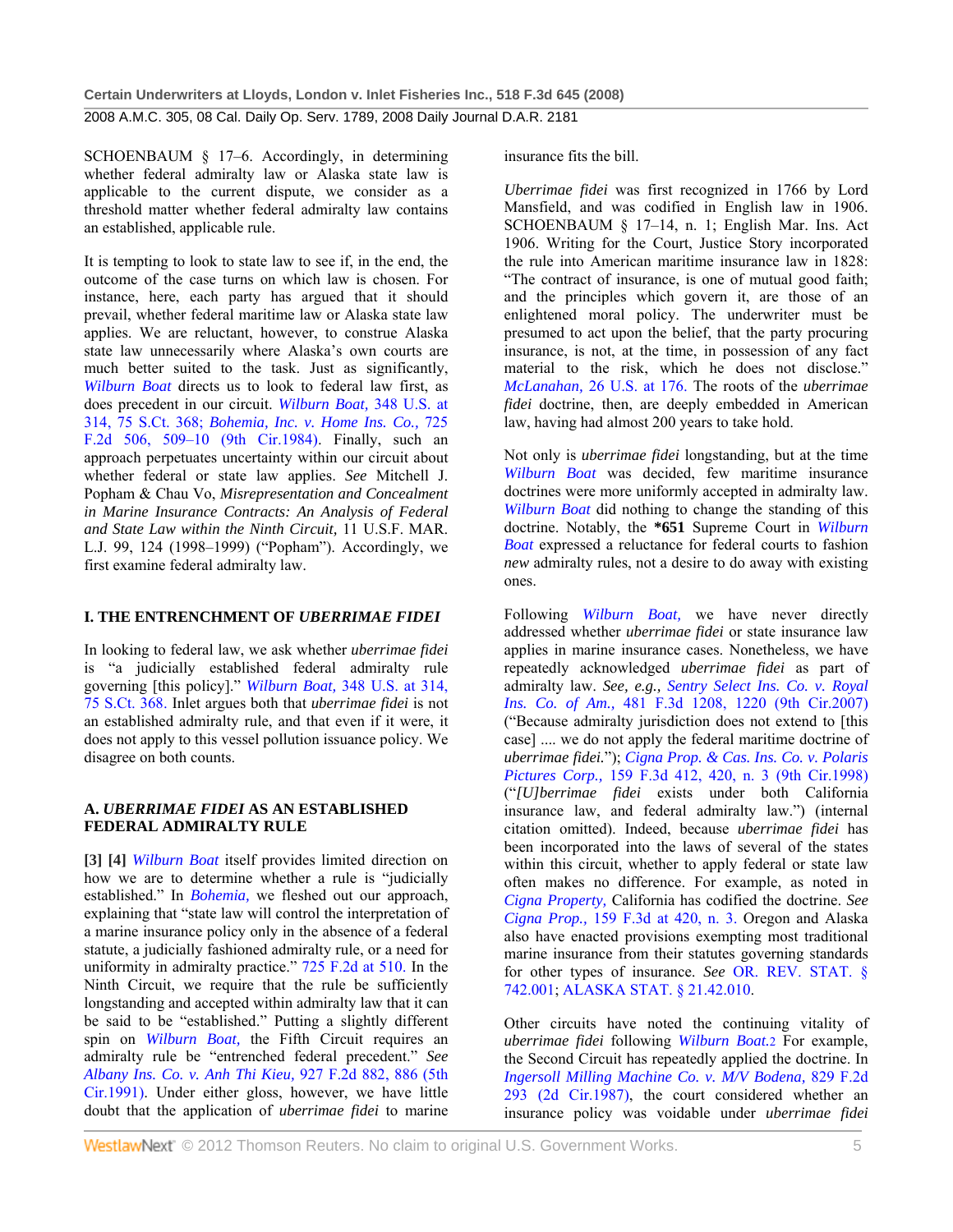where the shipper hired by the insured breached his contract by improperly stowing the insured cargo. The court held that under *uberrimae fidei,* there was no duty for the insured to notify the insurer, because there was no change to the circumstances affecting the risk. *Id.* at 308. In voiding a marine insurance policy for failure to disclose the cancellation of a prior policy, the court in *Knight v. U.S. Fire Insurance Co.,* 804 F.2d 9 (2d Cir.1986), said "[i]t is well-established under the doctrine of *uberrimae fidei* that the parties to a marine insurance policy must accord each other the highest degree of good faith." *Id.* at 13; *see also Puritan Ins. Co. v. Eagle S.S. Co.,* 779 F.2d 866 (2d Cir.1985) (holding *uberrimae fidei* applicable to marine insurance policies).

The Eleventh Circuit is in accord and has succinctly stated that "[i]t is well-settled that the marine insurance doctrine of *uberrimae fidei* is the controlling law of this circuit." *HIH Mar. Serv.,* 211 F.3d at 1362; *see also King v. Allstate Ins. Co.,* 906 F.2d 1537 (11th Cir.1990) (holding that parties can contract around *uberrimae fidei* ).

Until 1991, the Fifth Circuit, too, fit neatly within this pattern. On remand in *Wilburn Boat,* the court of appeals—although not using the term *uberrimae fidei*—held that "[n]othing is better established in the law of marine insurance than that 'a mistake or commission material to a **\*652** marine risk, whether it be wilful or accidental, or result from mistake, negligence or voluntary ignorance, avoids the policy. And the same rule obtains, even though the insured did not suppose the fact to the [*sic* ] material.' " *Fireman's Fund Ins. Co. v. Wilburn Boat Co.,* 300 F.2d 631, 646 (5th Cir.1962) ( "*Wilburn Boat II* ") (citing 3 Couch Insurance at 2568). Because Texas law also appeared to embrace the principle, the court assumed that the doctrine applied without formally deciding the choice of law question, but noted:

> [t]here is good reason behind appellant's argument that federal maritime law, rather than state law, governs [the] issue. Appellant contends, and we agree, that [*Wilburn Boat* ] merely held that state law is to be applied in the field of marine insurance only where 'entrenched federal precedent is lacking' with respect to a specific issue.... Since the above stated rule of concealment in marine insurance is solidly entrenched in our body of federal maritime law [citing *McLanahan* ], it would seem that this rule should apply in the instant case.

# *Id.* at 647 n. 12.

The Fifth Circuit came to the same conclusion just seven years later in *Gulfstream.* Again, declining to decide the issue, because Florida state law embraced the same rule, the court held "[w]ith much ground for echoing the Court's conclusion ... expressed [in *Wilburn Boat II* ], we again find it unnecessary to resolve the point further." *Gulfstream,* 409 F.2d at 981. The court went on to observe that "[a]ll the precedents agree with the general rule as stated above." *Id.* (citing Corpus Juris Secundum, Black's Law Dictionary, and numerous treatises).

Then, in 1991, the Fifth Circuit abruptly changed course, disclaiming this overwhelming body of precedent both within and without its own circuit. In *Anh Thi Kieu,* the court concluded, "albeit with some hesitation, that the *uberrimae fidei* doctrine is not 'entrenched federal precedent' " and held that while "[p]erhaps the doctrine was 'entrenched federal precedent' at the time of the [*Wilburn Boat II* ] and [*Gulfstream* ] decisions, ... the *uberrimae fidei* doctrine is entrenched no more." *Anh Thi Kieu,* 927 F.2d at 889–90. Ironically, were it not for the *Anh Thi Kieu* decision itself, there would be little cause at all to doubt that *uberrimae fidei* is indeed firmly entrenched maritime law.

To determine whether *uberrimae fidei* controlled, the Fifth Circuit applied a three-factor test of its own creation: "(1) whether the federal maritime rule [in that case, *uberrimae fidei* ] constitutes 'entrenched federal precedent'; (2) whether the state has a substantial and legitimate interest in the application of its law; [and] (3) whether the state's rule is materially different from the federal maritime rule." *Id.* at 886. After determining that Texas state insurance law was not materially different from *uberrimae fidei*3 and finding that Texas had a material interest in application **\*653** of its law,4 the court finally turned to whether *uberrimae fidei* was an entrenched federal precedent, and held it was not. *Id.* at 887–890. With all three factors weighing in favor of state law, the court applied Texas law. *Id.* at 890.

The Fifth Circuit's analysis of whether *uberrimae fidei* is widely entrenched federal precedent is not persuasive. First, the court admitted that the question of entrenchment "is troublesome." *Id.* at 888. The court went on to state that "the sole remaining substantial vestige of the doctrine is in maritime insurance law," recited that the doctrine "is a rule which this Court has *recognized* but never applied," noted that there were few cases discussing the availability of the doctrine post-*Wilburn Boat,* but acknowledged that those few confidently asserted the doctrine to be "well-recognized" in federal law, and then with "some hesitation" concluded "the *uberrimae fidei* doctrine is not

WestlawNext" © 2012 Thomson Reuters. No claim to original U.S. Government Works. 6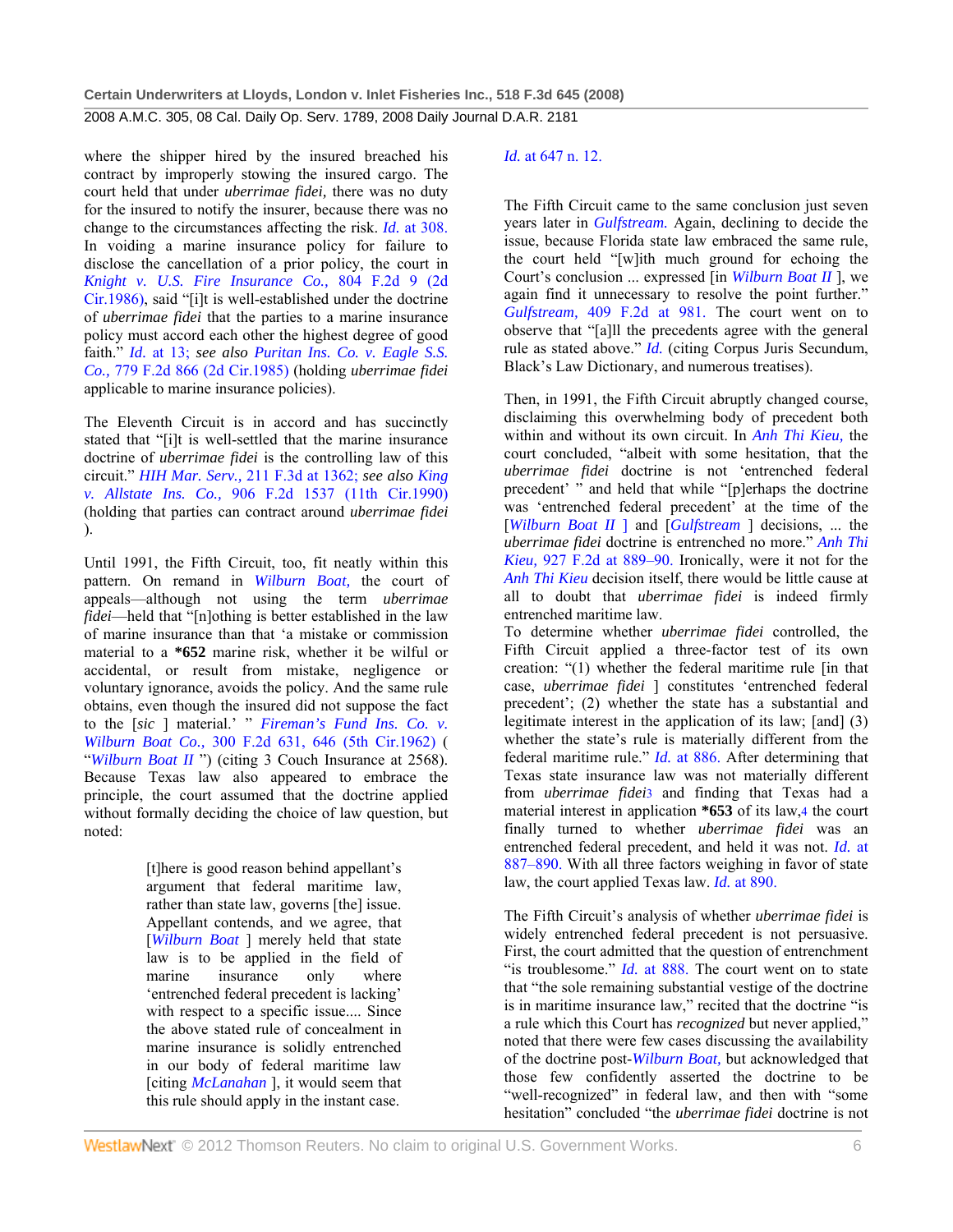'entrenched federal precedent.' " *Id.* at 888–89 (emphasis changed). This recitation of the long history of the rule of *uberrimae fidei* in maritime law bears out why the Fifth Circuit's conclusion is indeed more than "troublesome."

The logic chain is not a comfortable fit. Despite nearly universal acceptance in maritime insurance law, the Fifth Circuit threw the doctrine overboard because of its "spotty application" in recent years. At least one commentator has suggested that this void in the case law reflected "[*uberrimae fidei's* ] unquestioned acceptance, rather than its abandonment." Popham at 111. It does violence to the meaning of the term 'entrenched' to reason that because few cases have disputed the application of *uberrimae fidei,* it has somehow become unmoored or "unentrenched." And, even the Fifth Circuit did not think its new rule should necessarily apply outside the context of that particular case. *Anh Thi Kieu,* 927 F.2d at 890, n. 7 ("We need not at this time explore all of the situations in which application of the *uberrimae fidei* doctrine might be proper.").

Not surprisingly, no other circuit has followed *Anh Thi Kieu* in the sixteen years since it was decided. In our view, in the face of 200 years of precedent, it takes more than a single circuit case and spotty citation in recent years to uproot an entrenched doctrine.

Whatever traction it might have, *Anh Thi Kieu* does not undermine our conclusion that "no rule of marine insurance is better established tha[n] the utmost good faith rule." Thomas J. Schoenbaum, *The Duty of Utmost Good Faith in Marine* **\*654** *Insurance Law: A Comparative Analysis of American and English Law,* 29 J. MAR. L. & COM. 1, 11 (1998). Following the framework of *Wilburn Boat,* we hold that the longstanding federal maritime doctrine of *uberrimae fidei,* rather than state law, applies to marine insurance contracts.

The parties offer a number of policy arguments for and against application of *uberrimae fidei* to marine insurance. Our role is not, however, to decide on the "best" rule for efficient and fair administration of marine insurance markets. In fact, it was precisely to avoid this sort of federal judicial policy-making that the Supreme Court in *Wilburn Boat* cautioned against the creation of new maritime rules by the courts. Our only task is to determine whether *uberrimae fidei* is already an established rule of federal maritime law or not. Because we hold that it is, we now look at its application in the context of this case.

# **B. VESSEL POLLUTION INSURANCE AS MARINE INSURANCE**

**[5]** We next address whether marine insurance includes vessel pollution insurance and this policy in particular. Marine insurance is, simply, insurance against "the losses incident to the marine adventure." SCHOENBAUM § 17–1 (quoting the British Marine Insurance Act, Edw. 7, ch. 41 § 1); *see also Dunham,* 78 U.S. at 30. Marine insurance generally has three "central conceptual elements:" (1) "it is a contract of *indemnity* against loss;" (2) "the indemnity ... is only triggered by an accident or fortuity;" and (3) "the 'adventure' or peril insured against must be specifically *maritime* in character." SCHOENBAUM § 17–2.

One type of insurance typifying marine insurance is protection and indemnity ("P  $&$  I") insurance, which insures the shipowner against claims by third parties. *Id.* P & I insurance historically included pollution liability, but the expansion of such liability by modern statutes led many P & I insurers to exclude coverage for pollution damages and the Coast Guard to demand more insurance than P & I policies can provide. 9A COUCH ON INSURANCE 3D § 137:101 (Lee R. Russ & Thomas F. Segalla eds., 2005) (1995); Robert T. Lemon, *Allocation of Marine Risks: An Overview of the Marine Insurance Package,* 81 TUL. L. REVV. 1467, 1486 (2007).

Vessel pollution policies mirror  $P \& I$  policies in their general terms, but cover liability under the OPA and other environmental statutes. *Id.* at 1486–87. That vessel pollution insurance covers new statutory liabilities, occasioned by modern environmental legislation, does not alter the fact that the risks of incurring that liability stem from the same vagaries of marine life that have shaped maritime insurance law for centuries. Like traditional P & I insurance, vessel pollution insurance, or at least the policy in this case, covers vessel owners' liabilities to third parties for marine incidents, namely pollution.

Finally, it bears noting that vessel pollution insurance fits well within the general conception of marine insurance, as it is a contract of indemnity triggered by an event that is maritime in character. The policy language in this case best illustrates the maritime nature of the coverage. Coverage under the policy extends to "[l]iability ... [under the OPA, the Comprehensive Environmental Response, Compensation and Liability Act of 1980 ("CERCLA"), and similar statutes] for a discharge of oil ... into or upon the navigable waters or adjoining shorelines ... of the United States," provided that "the discharge, substantial threat of discharge, or release ... was [among other requirements] sudden and was unintended and unexpected by the Assured...."

**\*655** Inlet attempts to distinguish vessel pollution insurance from marine insurance by reference to *Port of*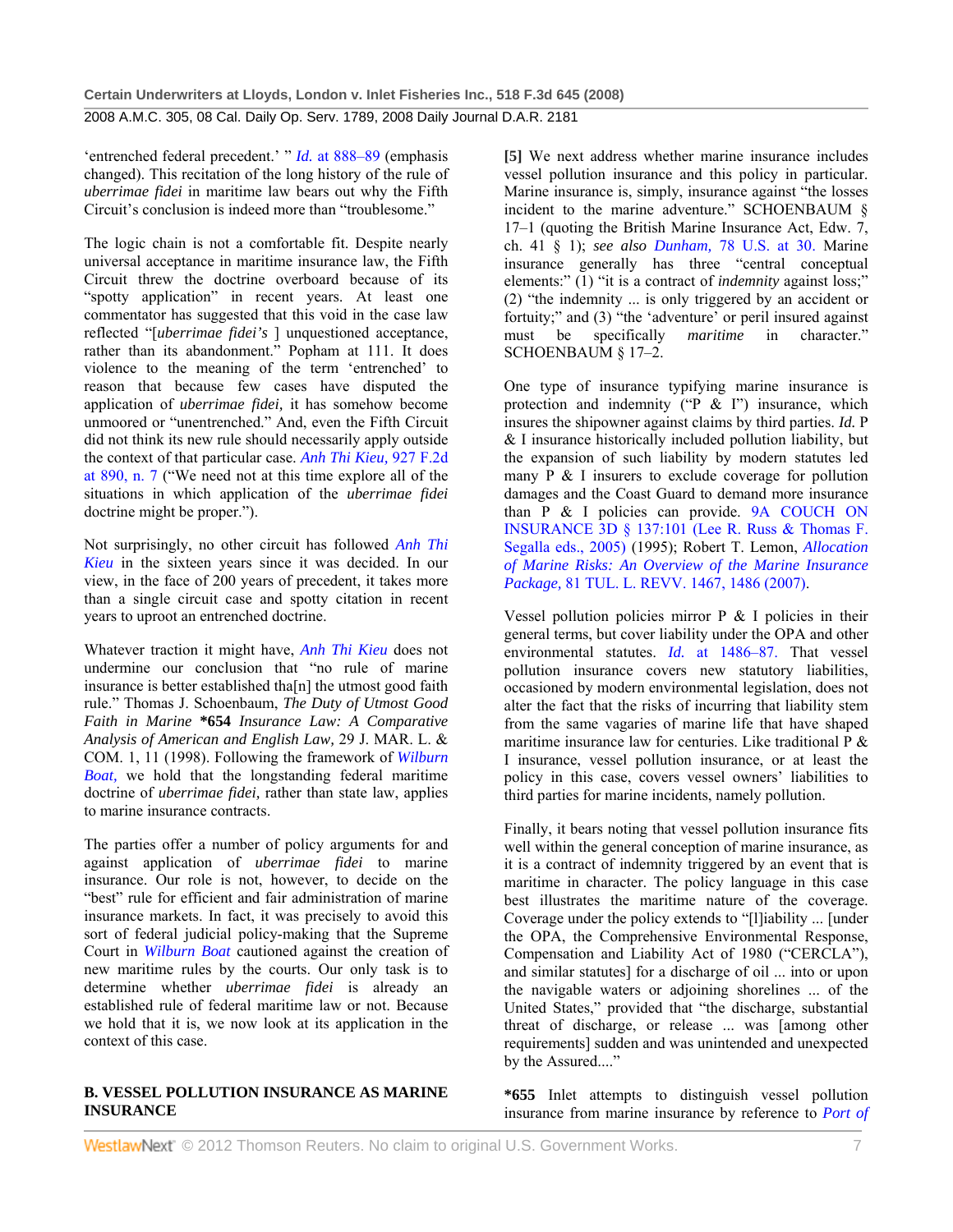*Portland v. WQIS,* 796 F.2d 1188 (9th Cir.1986). That case dealt with whether a policy offering "coverage tailored to liabilities created by the Federal Water Pollution Control Act (FWPCA), 33 U.S.C. §§  $1251-1376$  (1982)," qualified as "wet marine" or "general marine" insurance under an Oregon statute. *Port of Portland,* 796 F.2d at 1191, 1195–96. Although the categories overlap, generally speaking, wet marine insurance relates to marine vessels, whereas general marine insurance, as defined in the statute and despite its name, covers losses associated with transportation generally, whether over land or water. *Id.* at 1196; *see also* OR. REV. STAT. § 731.194 (1985); OR. REV. STAT. § 731.174 (1985).

Inlet's argument fails for two reasons. Significantly, our case does not concern the statutory classification of vessel pollution insurance under state law. Rather, the issue here is whether vessel pollution insurance falls within the boundaries of marine insurance in federal admiralty law, a question not resolved by reference to a state statutory scheme. Second, the policy Inlet purchased is very different from the one at issue in *Port of Portland,* where we made a point of distinguishing the specific policy from traditional P & I insurance, noting that "[t]raditional P & I policies cover oil pollution damage to third persons. [This] policy contains that coverage but the Port did not purchase it." *Port of Portland,* 796 F.2d at 1196, n. 4. That distinction is not, of course, an issue in Inlet's coverage. For purposes of applying *uberrimae fidei,* we hold that the vessel pollution insurance policy issued to Inlet is appropriately characterized as marine insurance.

### **II. APPLICATION OF** *UBERRIMAE FIDEI* **TO THIS POLICY**

**[6]** Finally, we turn to the application of *uberrimae fidei* to the policy at hand. "The doctrine of *uberrimae fidei* requires a marine insurance applicant *even if not asked,* to reveal every fact within his/her knowledge that is material to the risk." *Cigna Prop.,* 159 F.3d at 418, n. 1 (internal quotations omitted). "An insurer may rescind an insurance contract if it can show either intentional misrepresentation of a fact, regardless of materiality, or nondisclosure of a fact material to the risk, regardless of intent." *Id.* at 420 (internal quotations omitted). Although the parties dispute what information the Lloyds application solicited from Inlet, that disagreement obscures the real issue, because *uberrimae fidei* rests on disclosure, not solicitation. What continues to be relevant, however, is whether Inlet knew of material information that it failed to disclose. "A non-disclosed fact is material if it would have affected the insurer's decision to insure at all or at a particular premium." *N.Y. Mar. & Gen. Ins. Co. v. Tradeline,* 266

F.3d 112, 123 (2d Cir.2001) (citation omitted).

**[7]** Lloyds claims that a number of facts not disclosed by Inlet were material to its decision: the MAREN I sinking; the HB spill; the fact of, and reason for, WQIS's cancellation of Inlet's previous policy; the condition of the QP, which three months before Inlet applied for insurance had been "listing at the city dock with the potential of turning turtle;" and Inlet's financial troubles.

Lloyds produced overwhelming and unrefuted evidence that any of these undisclosed facts would have affected its decision to offer the policy were it known.5 **\*656** Case law also supports Lloyds' position that loss history is relevant. *See Certain Underwriters at Lloyd's v. Montford,* 52 F.3d 219, 222 (9th Cir.1995).

Despite this evidence, Inlet argues that Lloyds' behavior in renewing Inlet's policy demonstrates the opposite. The facts are not in dispute. Instead we consider the legal significance of Lloyds' actions.

The QP sank two days before the renewal deadline on Inlet's policy. Lloyds' agent was informed the next day. but because of the time difference, Lloyds did not receive notice of the spill until the day Inlet's policy was due to be renewed. Lloyds had quoted a renewal price to Inlet weeks before. On the day it learned of the QP sinking, some of the employees of Lloyds' agent were reporting—in their words, unsubstantiated hearsay—that the Coast Guard had received numerous complaints about Inlet, that Inlet had had a previous spill, and that Inlet had filed for bankruptcy. It is unclear what, if any, confirmed information Lloyds possessed when it decided to honor its quoted price and renew the policy.

While Inlet argues that this sequence of events demonstrates Lloyds considered this information immaterial, Inlet overlooks a few important facts: First, Lloyds conditioned its renewal on Inlet providing accurate information on a newly requested application. In addition, Lloyds immediately commenced an investigation into Inlet's history and the condition of its vessels. Finally, once Lloyds obtained sufficiently sound information, despite considerable stonewalling by Inlet, it filed this suit.

Inlet's argument also overlooks that *uberrimae fidei* is a duty applicable to marine insurance generally, not just to the party seeking marine insurance. SCHOENBAUM § 17–14 ("Marine insurance is a contract '*uberrimae fidei* ', requiring the utmost good faith by both parties to the contract."). As such, Lloyds was also bound by the duty of utmost good faith toward its insured. Lloyds' uncontested evidence demonstrates that it was concerned